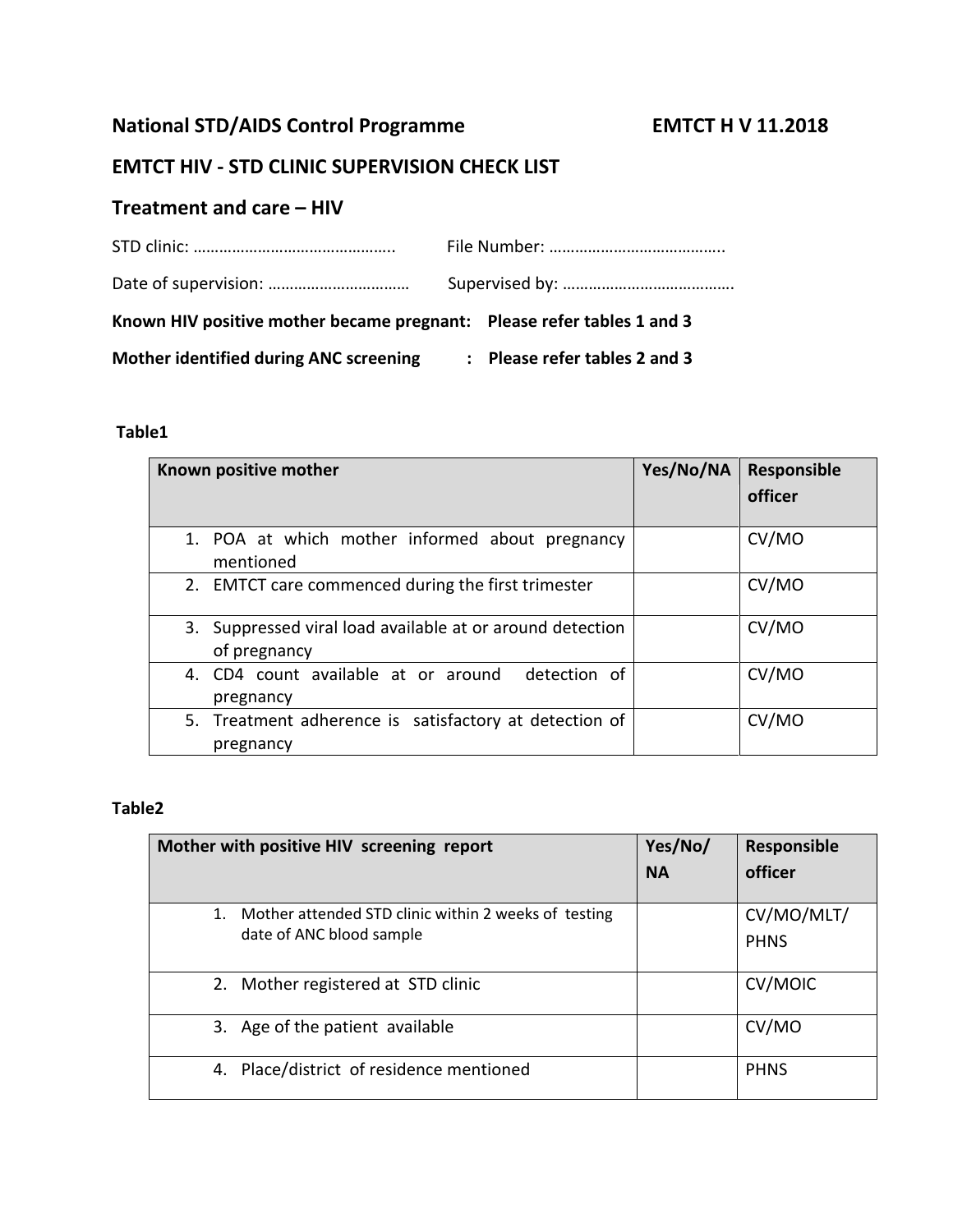| 5. Nationality of the patient mentioned          | <b>PHNS</b> |
|--------------------------------------------------|-------------|
| 6. Assessed for risk and vulnerability factors   | CV/MO       |
| 7. At first visit mother's blood sample sent for | CV/MO       |
| Repeat HIV screening test                        |             |
| Western blot test<br>$\bullet$                   |             |
| HIV molecular diagnostic test<br>$\bullet$       |             |
| 8. Mother screened for other STI                 | CV/MO       |
| 9. Partner/partners registered at STD clinic     | CV/MO       |
| 10. Baby's file No mentioned in mother's file    | CV/MO       |
| 11. MP/RP's file number mentioned                | CV/MO       |

#### **Table 3**

| Mother's file                                                       | Yes/No/NA | Responsible<br>officer |
|---------------------------------------------------------------------|-----------|------------------------|
| Details relevant to this pregnancy documented<br>1.                 |           | CV/MOIC/MO             |
| 2. Copy of H 512A available in HIV file                             |           | PHNS/NO/MO             |
| 3. LMP available                                                    |           | CV/MO                  |
| 4. EDD available                                                    |           | CV/MO                  |
| 5. POA at registering at ANC clinic mentioned (H512A)               |           | CV/MO/PHNS             |
| 6. POA at ANC blood testing mentioned (H512A)                       |           | CV/MO/PHNS             |
| 7. POA at registering for EMTCT care mentioned                      |           | CV/MO                  |
| 8.<br>Details about past obstetric history available in the<br>file |           | CV/MO                  |
|                                                                     |           |                        |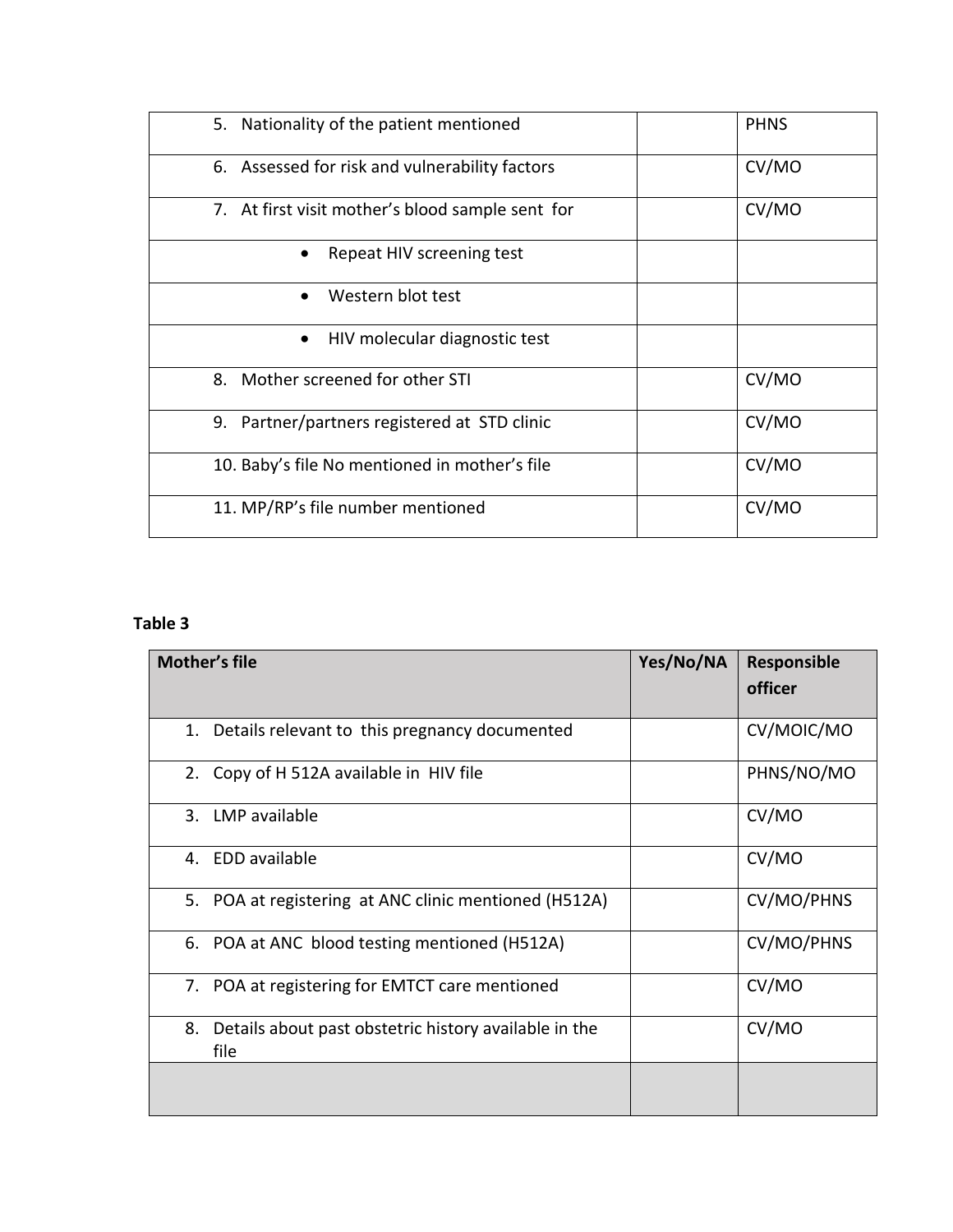| Investigations and treatment of the mother                                                | Yes/No/NA | Responsible<br>officer |
|-------------------------------------------------------------------------------------------|-----------|------------------------|
|                                                                                           |           |                        |
| 1. CD4 available at                                                                       |           | CV/MO                  |
| First trimester                                                                           |           |                        |
| Third trimester                                                                           |           |                        |
| 2. Viral load Available at                                                                |           | CV/MO                  |
| First trimester                                                                           |           |                        |
| 4 weeks after initiation of ART                                                           |           |                        |
| 36 week                                                                                   |           |                        |
| 3. Screened for STI                                                                       |           | CV/MO                  |
| 4. Screened for OI                                                                        |           | CV/MO                  |
| 5. Baseline/around detection of pregnancy<br>heamatological and biochemical tests done    |           | CV/MO                  |
| 6. ART regimen decided according to national<br>guideline                                 |           | CV/MO                  |
| 7. POA at initiation of ART recorded                                                      |           | CV/MO                  |
| 8. Adherence details recorded at each visit                                               |           | CV/MO                  |
| 9. Mothers with unsuppressed viral load at 36<br>weeks identified and managed accordingly |           | CV/MO                  |
| 10. Delivery details recorded                                                             |           | CV/MO                  |
| Important referrals/ multidisciplinary care/counseling                                    | Yes/NO/NA | responsibility         |
| 11. VOG referral done at the commencement of care                                         |           | CV/MO                  |
| 12. Informed area MOH                                                                     |           | CV/MO                  |
| 13. Informed hospital director/ICNO                                                       |           | CV/MO                  |
| 14. Detailed management plan sent to Neonatologist                                        |           | CV/MO                  |
| 15. Multidisciplinary meeting held prior to delivery                                      |           | CV/MO                  |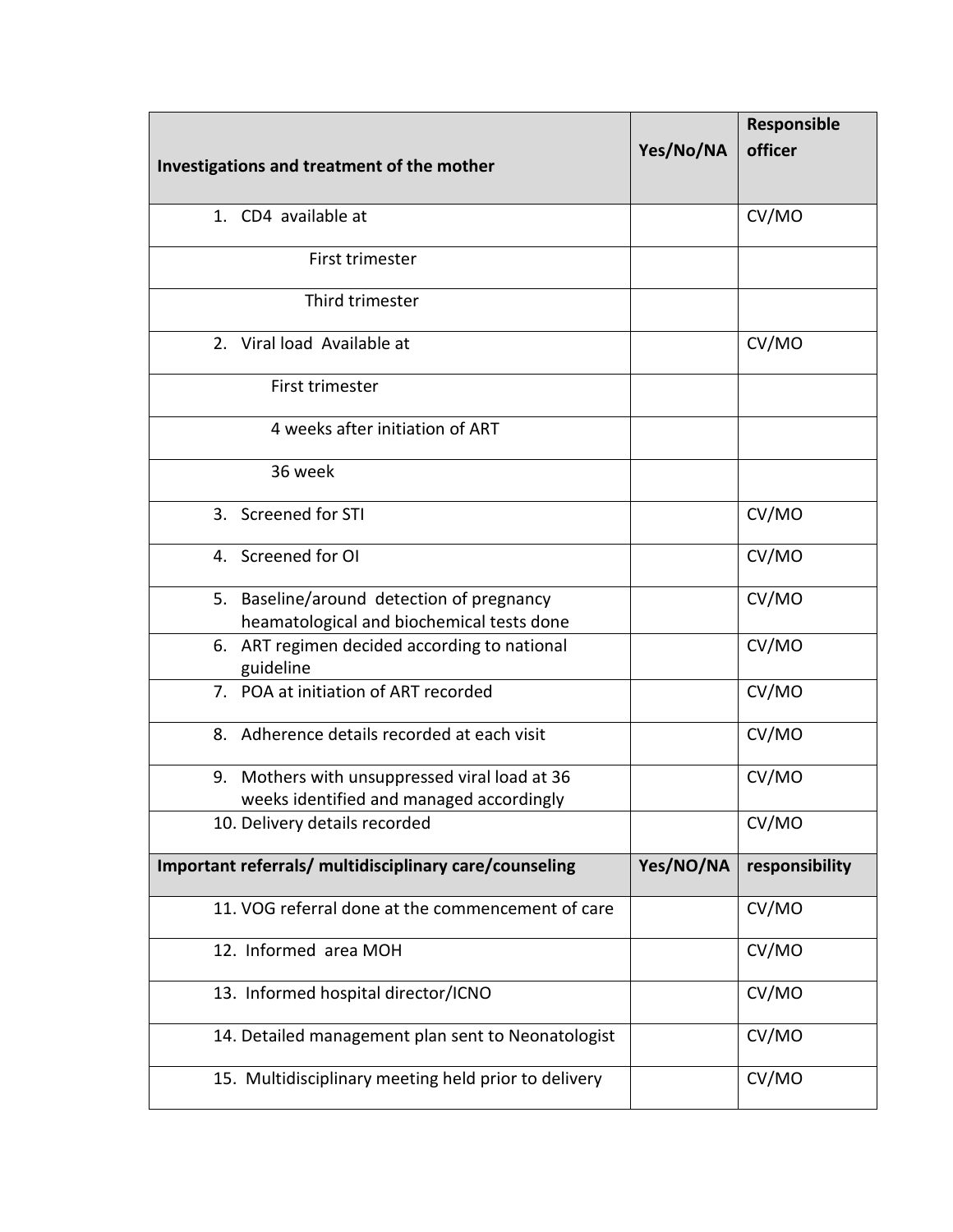| 16. Infant feeding counseling sessions done at STD<br>clinic. (At least 3 sessions prior to delivery) | CV/MO      |
|-------------------------------------------------------------------------------------------------------|------------|
| 17. Infant feeding counseling session by the<br>Paediatrician done                                    | CV/MO      |
| 18. Preferred infants feeding method identified prior<br>to delivery after counseling                 | CV/MO      |
| 19. Mode of delivery discussed and planed by the<br>VOG                                               | CV/MO      |
| 20. Instruction given regarding hospital admission for<br>delivery                                    | CV/MO/PHNS |
| 21. Date of delivery/ LSCS planned by 36 weeks                                                        | CV/MO      |
| 22. Lactation suppression therapy given                                                               | CV/MO      |
| 23. Instructions on hygienic milk preparation given                                                   | CV/MO      |
| 24. Letter to NGO for formula milk given                                                              | CV/MO/PHNS |
| 25. Safe delivery kits provided for tertiary care center                                              | CV/MO/PHNS |
| 26. Availability of PEP at tertiary care center checked                                               | CV/MO      |
| 27. Post-partum family planning method discussed<br>and arranged                                      | CV/MO      |
| 28. Neonatal PEP issued prior to delivery                                                             | CV/MO      |
| 29. Details of neonatal PEP administration discussed<br>with mother prior to delivery                 | CV/MO      |
| Baby's STD file                                                                                       |            |
| 30. Date of birth available                                                                           | CV/MO      |
| 31. Place of birth mentioned                                                                          | CV/MO      |
| 32. MOD mentioned                                                                                     | CV/MO      |
| 33. Gestational age at delivery mentioned                                                             | CV/MO      |
| 34. Birth weight recorded                                                                             | CV/MO      |
| 35. Feeding details recorded                                                                          | CV/MO      |
| 36. High risk infants are identified and managed<br>according to guidelines                           | CV/MO      |